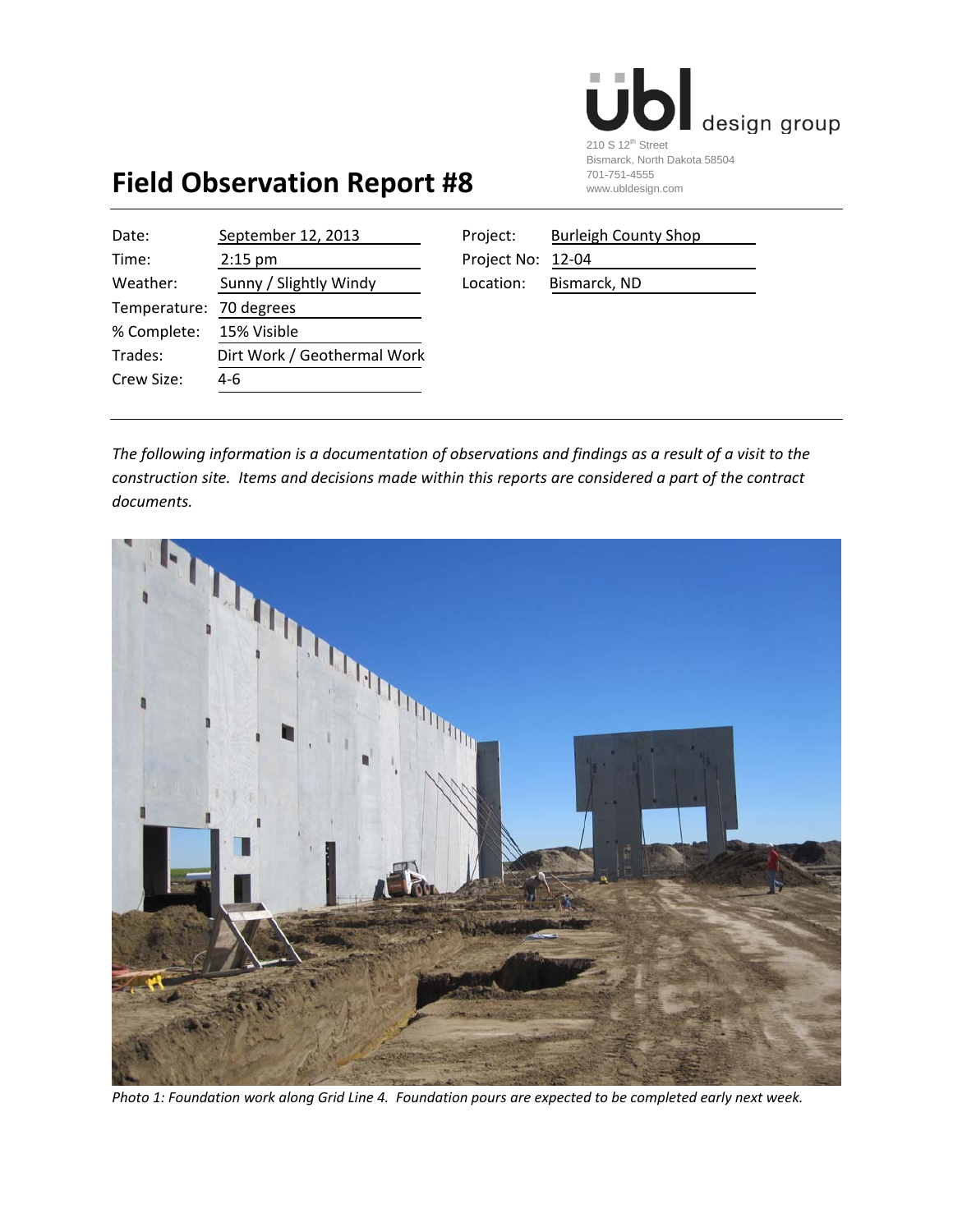1. Foundation work is underway for Grid 4. These foundations are expected to be all poured early next week. Once the foundations and steel along Grid 4 is placed, the precast panel work can continue around Area "B" & Area "C" (*please see photo 1*).



*Photo 2: Rough‐ins and foundation work for future CMU walls near the wash bay.*

- 2. The masons are expected on-site Monday to start laying masonry in Area "A" for the wash bay and wash bay equipment walls (*please see Photo 2*).
- 3. Lift station construction, tie-ins and pressure tests are moving forward starting next week; this will include storm sewer connections between the roof drain lines and underground piping to the east (*please see Photo 3*).
- 4. The roof is completed for Area "A".



*Photo 3: Roof Drain Lines to Underground Lines*